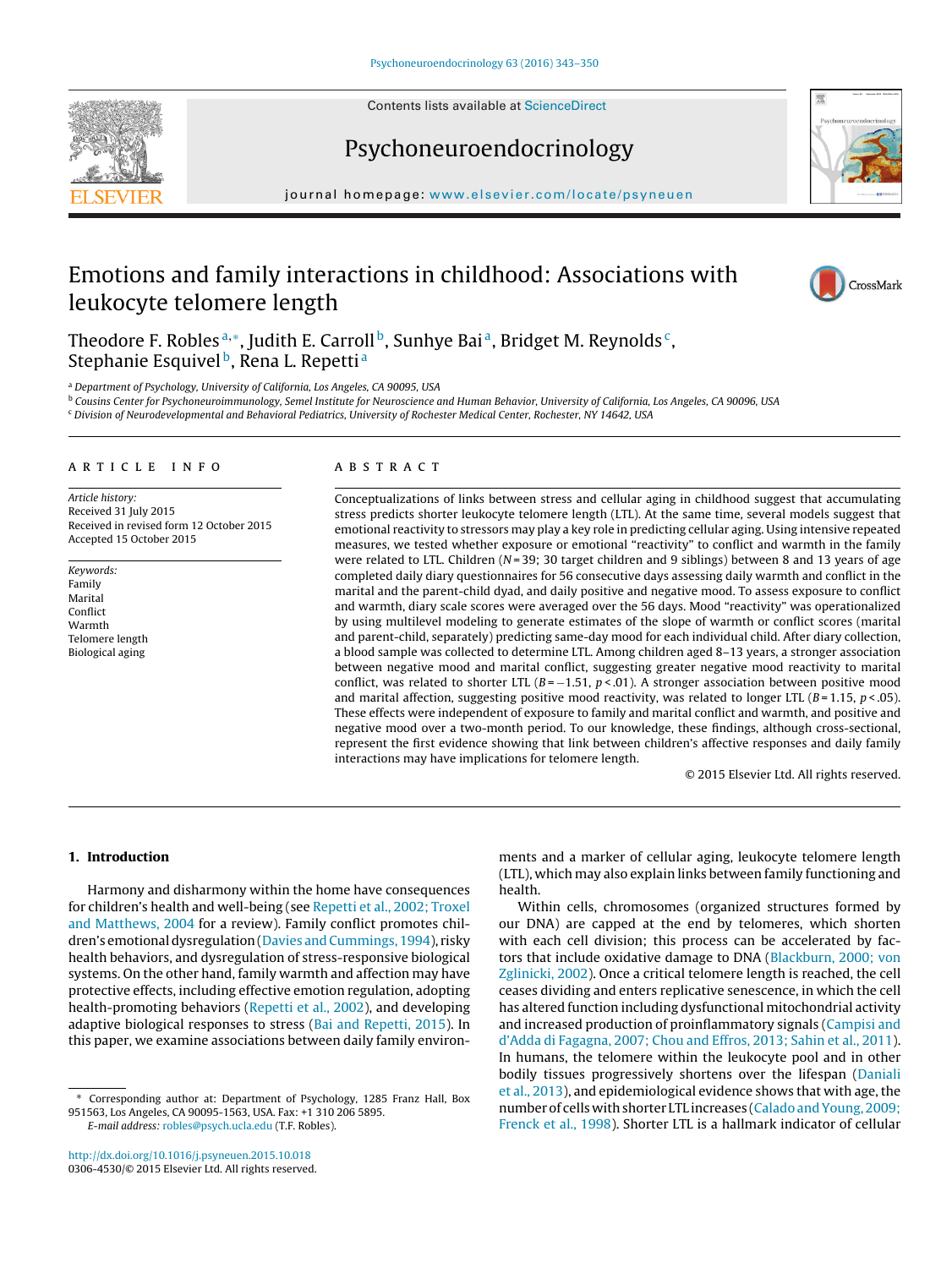aging (López-Otín et al., 2013), and predicts risk for poor health outcomes in adults, including increased risk for cardiovascular disease and type 2 diabetes (D'Mello et al., 2015).

Several studies have reported that greater exposure to childhood adversity is related to shorter LTL in adulthood (reviewed in Shalev, 2012), and recent studies of telomere length in childhood have appeared in the literature. Thus far, in cross-sectional studies, shortened buccal cell telomere length (BTL; from cheek cells) in middle childhood and early adolescence appears related to exposure to major stressful life events including time spent in institutional care (Drury et al., 2012), family violence, suicide, or incarceration (Drury et al., 2014), and maternal depression (Gotlib et al., 2015). Greater cumulative exposure to home and school violence over five years predicted BTL shortening from age 5 to 10 (Shalev et al., 2013).

Thus far, much of the work on family environments and TL has focused on maltreatment and abuse. At the same time, children are also exposed to less "toxic" stressors (Shonkoff et al., 2012). Our interest was associations between moderate intensity stressors, such as everyday arguing and punishment, and cellular aging. Work in African–American adolescents suggests that possibility, as parent reports of high parent–child conflict and low parent–child warmth were related to shorter LTL at 5 year follow-up (Beach et al., 2014). In the same sample, children whose families participated in a family-based parenting skills intervention showed longer LTL compared to a control group (Brody et al., 2015). Thus, exposure to either less conflict or greater parent support may protect against cellular aging.

Another relevant approach to studying the impact of daily, moderate intensity stressful events within the family involves children's psychological responses to those events. Emotional security theory specifically proposes that greater exposure to marital conflict influences children's emotional reactivity to future conflict (Davies and Cummings, 1994; Davies and Martin, 2013). Notably, that model is consistent with frameworks that emphasize children's heightened emotional responses to stressors as a mechanism explaining how family environments influence health (Miller et al., 2011; Repetti et al., 2011; Troxel and Matthews, 2004). Similarly, the multisystem resiliency model of cellular aging suggests that emotional reactivity to stress has implications for LTL (Puterman and Epel, 2012), and is supported by work showing associations between short LTL and greater threat appraisals during a laboratory stressor (O'Donovan et al., 2012). However, no other studies to our knowledge have examined associations between naturalistic assessments of children's emotional reactivity to stressors and LTL. Moreover, studies of reactivity to daily stressful events have primarily focused on adults (e.g., Cichy et al., 2012) and on negative emotional responses to daily stressors or family conflict.

Given that greater daily family support is related to greater positive mood (Weinstein et al., 2006), and more positive interactions with parents and peers are associated with greater positive mood (Flook, 2011), positive emotional responses to parental expressions of warmth or involvement may also have implications for cellular aging. Higher positive mood reactivity to family warmth and involvement may indicate the building of inter-and intrapersonal resources (Bai and Repetti, 2015), while low positive mood reactivity may indicate social withdrawal (Rubin et al., 2009). Unfortunately, positive mood reactivity has received little attention in terms of biobehavioral pathways related to health.

# 1.1. Purpose of the study

Most approaches to studying family functioning and children's health have employed "snapshot" single-occasion, retrospective assessments of inter-parental and parent–child relationships. Naturalistic methods, such as daily diary designs, allow for examining family relationships as they unfold over time and minimize retrospection bias (Repetti et al., 2015; Robles et al., 2013). Moreover, such designs allow for examining psychological mechanisms. With multiple days of parent–child interactions and mood reports, within-person associations between parent–child conflict and negative mood can be computed, which in previous work has been used as a proxy for emotional reactivity (e.g., Cichy et al.,  $2012$ ).<sup>1</sup> For example, children who show a stronger within-person association (steeper slope) between parent–child conflict and negative mood may have stronger emotional reactivity to conflict compared to children who show a weaker within-person association (flatter slope). This study examined associations between daily family environments, focused on child-reported parent–child and marital conflict and warmth, and LTL in children. We tested hypotheses stemming from two models of how mild to moderate stressors (family and marital conflict) may be related to children's LTL: an exposure model, where family conflict over a specific period of time may be related to shorter LTL; and a "reactivity" model, $<sup>2</sup>$  where</sup> stronger associations between children's negative mood and family conflict may be related to shorter LTL. In addition, we examined potential associations between positive family functioning, including parental warmth and involvement as well as marital affection, and LTL. Experiencing greater family warmth may be related to longer LTL, or in a "reactivity" model, greater children's positive emotional responses to family warmth may be related to longer LTL.

# **2. Material and methods**

#### 2.1. Participants

Families with children between 8–13 years of age were recruited through schools, community centers, medical clinics, and direct mailings using a marketing list. At least one parent and one child in the target age range from each family were required for the family to participate, although both parents were encouraged to do so. All participants were screened for medical conditions known to confound endocrine and immune measures, including chronic lung conditions (e.g., asthma); endocrine disorders (e.g., Cushing's disease); metabolic disease; immunodeficiency; and heart disease or chronic heart conditions.

A total of 47 target children (19 boys, 28 girls, mean age = 11.3, SD = 1.5), and 12 siblings (5 boys, 7 girls, mean age = 10.0, SD = 1.5) from 47 families participated. Target children participated in all study procedures, including interviews, questionnaires, diaries, saliva sampling, and blood draws. Siblings were included if they were in the same age range as the target child, but were younger than the target child, and completed diaries, questionnaires, saliva sampling, and blood draws. Ethnicity was as follows: 21 white, 16 mixed ethnicity (e.g., non-Hispanic white/Native American, black/Puerto Rican, and non-Hispanic white/Filipino), 9 black, 7 Latino, and 6 Asian. Parents' median education was 13 years, and parents' median self-reported individual income fell within a

 $1$  The major limitation to this approach is that in a daily diary design (as opposed to an ecological momentary assessment design involving multiple reports per day) one cannot infer that self-reported negative mood was preceded or "caused" by parent–child conflict. As we discuss in the Limitations section of the Discussion, other equally plausible inferences besides reactivity could be made from withinperson associations, such as mood-congruent recall.

 $2$  Throughout the remainder of the manuscript, we use reactivity in quotation marks for simplicity. Our use of the term reactivity originates from prior studies that operationalized emotional reactivity based on daily diary data, with the same limitations as those described in the previous footnote. The quotation marks underscore that a within-person association is an imperfect operationalization of the emotional reactivity concept.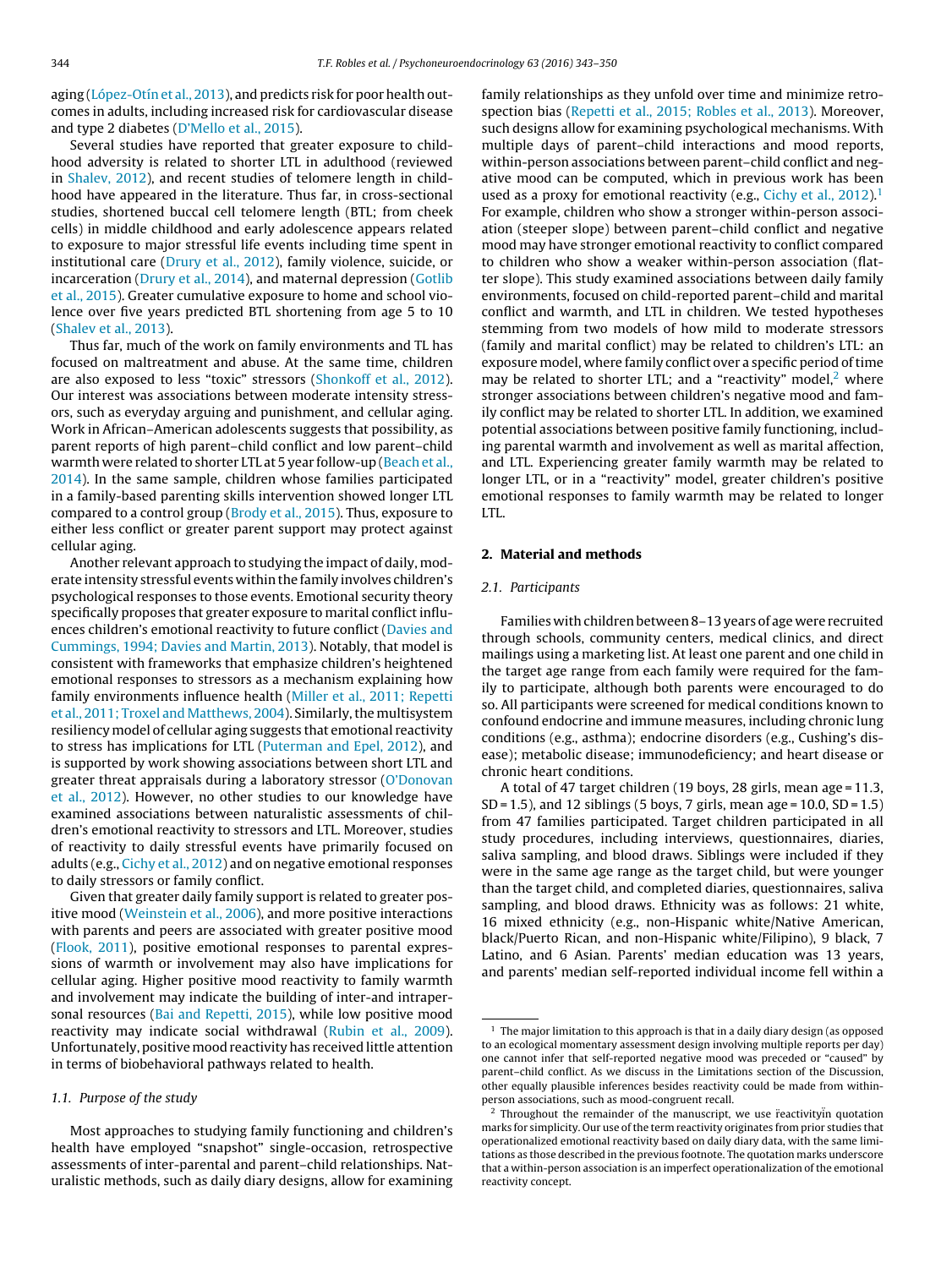\$32,000–\$82,000 bracket and ranged from below \$8,725 to above \$171,850.

Because the study procedures constituted significant participant burden, the blood draw was not required. Consequently, this paper focuses on the 39 children (30 target, 9 siblings) that provided blood draws and complete diary data (one child did not report marital conflict and affection on the diaries). Children who provided blood samples were marginally more ethnically diverse,  $\chi^2(4)$  $= 8.14$ ,  $p = .09$ , compared to children who did not provide samples (15 of mixed ethnicity vs. 1, 6 vs. 3 black, and 5 vs. 2 Latino). Children who provided blood samples did not significantly differ from children who did not provide blood samples in age, gender distribution, parental education, parent income, BMI, daily diary measures, or within-person family interaction-mood associations described below.

# 2.2. Procedures

After two home visits that involved interviews and training on daily diaries and saliva collection (full study details can be found at Robles et al., 2013), families began completing the 8-week daily diary online (SurveyMonkey.com) each evening prior to bedtime. Paper diaries were available in case of technical difficulties. After the 8-week daily diary, children provided a blood sample at UCLA (one provided a sample 2 days before the end of the 8 weeks, the remaining samples were collected between 1 and 85 days after the end of the diary period, Mdn = 15 days after). LTL was not associated with the number of days between the end of the diary and the blood draw. Each child could earn up to \$300 for completing all study procedures, including a \$5 bonus gift card per week of 100% diary compliance (i.e., all diaries were completed on the evening due or before 9 AM the next morning). Data collection took place from October to May in 2009 through 2012. The protocol was approved by UCLA's Institutional Review Board.

#### 2.3. Measures

# 2.3.1. Child diary measures

The average child completed 51.8 diaries (range 24–58) with an average completion time of  $4.41 \pm 3.14$  min (Reynolds et al., in press). Reliability was estimated using a Generalizability Theory framework (Shrout and Lane, 2012). Reliability of between-person differences was .99 and above for all measures. Reliability of meaningful within-person day-to-day change is reported below as  $R_C$ .

2.3.1.1. Parent–child interactions. Items were based on the Youth Everyday Social Interaction and Mood measure (Repetti, 1996). Child-reported parent–child conflict (three items: "My [Mom/Dad] got mad at me today," "I was angry at my [Mom/Dad] today," and "My [Mom/Dad] punished me today") and warmth (three items: "I had fun with my [Mom/Dad] today," "My [Mom/Dad] and I got along well today," and "My [Mom/Dad] gave me love and attention today") were rated on the following scale: 1 = not at all, 2 = some, 3 = a lot. Child reports of mother and father behavior were averaged each day, yielding a daily parent-child warmth  $(R<sub>C</sub> = .72)$  and conflict score  $(R<sub>C</sub> = .74)$ .

2.3.1.2. Marital interactions. Items were based on the Child Home Data Questionnaire (Margolin, 1990). Child-reported marital conflict (two items: "My mom and dad seemed angry with each other today", "My mom and dad argued today") and affection ("My mom and dad kissed or hugged today") were rated on the same threepoint response scale described above. Items were averaged for each day, yielding a daily marital affection ( $R<sub>C</sub>$  not computed because of the single-item measure) and conflict score ( $R_C$  = .90).

2.3.1.3. Daily mood. Child-reported negative (sad, mean, unhappy, tense, angry, worried) and positive mood (lively, happy, relaxed, full of energy, cheerful, calm, proud, loved) were adapted from previous research (Cohen et al., 2003). Items were rated on the following scale:  $1 = not$  at all,  $2 = some$  of the day,  $3 = most$  of the day,  $4 = all$ day, and averaged to create daily positive  $(R<sub>C</sub> = .81)$  and negative mood scores ( $R_C = .72$ ).

# 2.3.2. Leukocyte telomere length

At the beginning of the final visit (occurring between noon and 7 pm), blood was collected from participating children at the UCLA Clinical Laboratory through antecubital venipuncture in PAXgene Blood DNA tubes (8.5 ml; Qiagen), which were chilled and transported to the UCLA Health Psychology Laboratory for storage at −80◦ C. Assessment of LTL in whole blood was performed at the UCLA Cousins Center for Psychoneuroimmunology Inflammatory Biology Core laboratory using established real-time quantitative polymerase chain reaction (PCR) methodology as described in previously published protocols (Carroll et al., under review; Cawthon, 2002). Briefly, genomic DNA from leukocytes was extracted using PAXgene Blood DNA kits (Qiagen), and diluted to 5 ng/10uL. Samples were run in triplicate on two 96-well plates, estimating the ratio of relative telomere  $(T)$  gene expression to single copy  $(S)$  gene beta hemoglobin (HGB) expression (T/S ratio). Each sample well included 5 ng of sample, iQ SYBR Green PCR Master Mix (BioRad), and primers (Invitrogen) for Tel1b and Tel2b for the telomere plate (which amplify the repeating DNA sequences of the telomere), or HGB1 and HGB2 for the single copy HGB plate. A no template control was included in all reactions and used for background subtraction. Real time PCR was performed using the Biorad iCycler thermal cycler, equipped to read fluorescence at each cycle. The cycling thresholds (Ct) derived for each sample reflect the number of PCR cycles required for the sample DNA to express enough product to meet the threshold of magnitude of the selected fluorescent signal. Standard curves were generated on each plate using serial dilution of TaqMan CTL Genomic DNA (15 ng–0.94 ng; Applied Biosystems), and were used to calculate relative telomere length by plotting the Ct of the other samples against the control standard curve, to confirm PCR efficiency for all plates, and to control for plate-toplate variation. Triplicate values were assessed for reliability and averaged for analysis. Intra-assay and inter-assay variability were ≤5%.

#### 2.3.3. Covariates

Potential covariates were based on previous research (Drury et al., 2014; Mitchell et al., 2014; Needham et al., 2012; Shalev et al., 2013). Demographics included child age, gender, and parent educational status. Body mass index (BMI) was computed by dividing weight (kg, balance beam scale) by height  $(m^2,$  stadiometer). BMI percentile (within age group) was used as a potential covariate, as it is the normative approach to quantifying BMI in children, and is appropriate for cross-sectional analyses. Variations in leukocyte cell subset composition may influence estimated LTL (Aubert and Lansdorp, 2008; Weng, 2001), and recent work in adults suggests that leukocyte composition may account for some of the age differences in LTL (Lin et al., 2015). Thus, we evaluated neutrophil, lymphocyte, monocyte, eosinophil, and basophil percentage (of total white blood cells), obtained by complete blood count with differential obtained by the UCLA Clinical Laboratory and Pathology Services using standard clinical laboratory methods, as possible covariates (one child did not have CBC data).

# 2.4. Data analysis

Our sample included 9 families with nested data, where including the target child and sibling in ordinary least squares regressions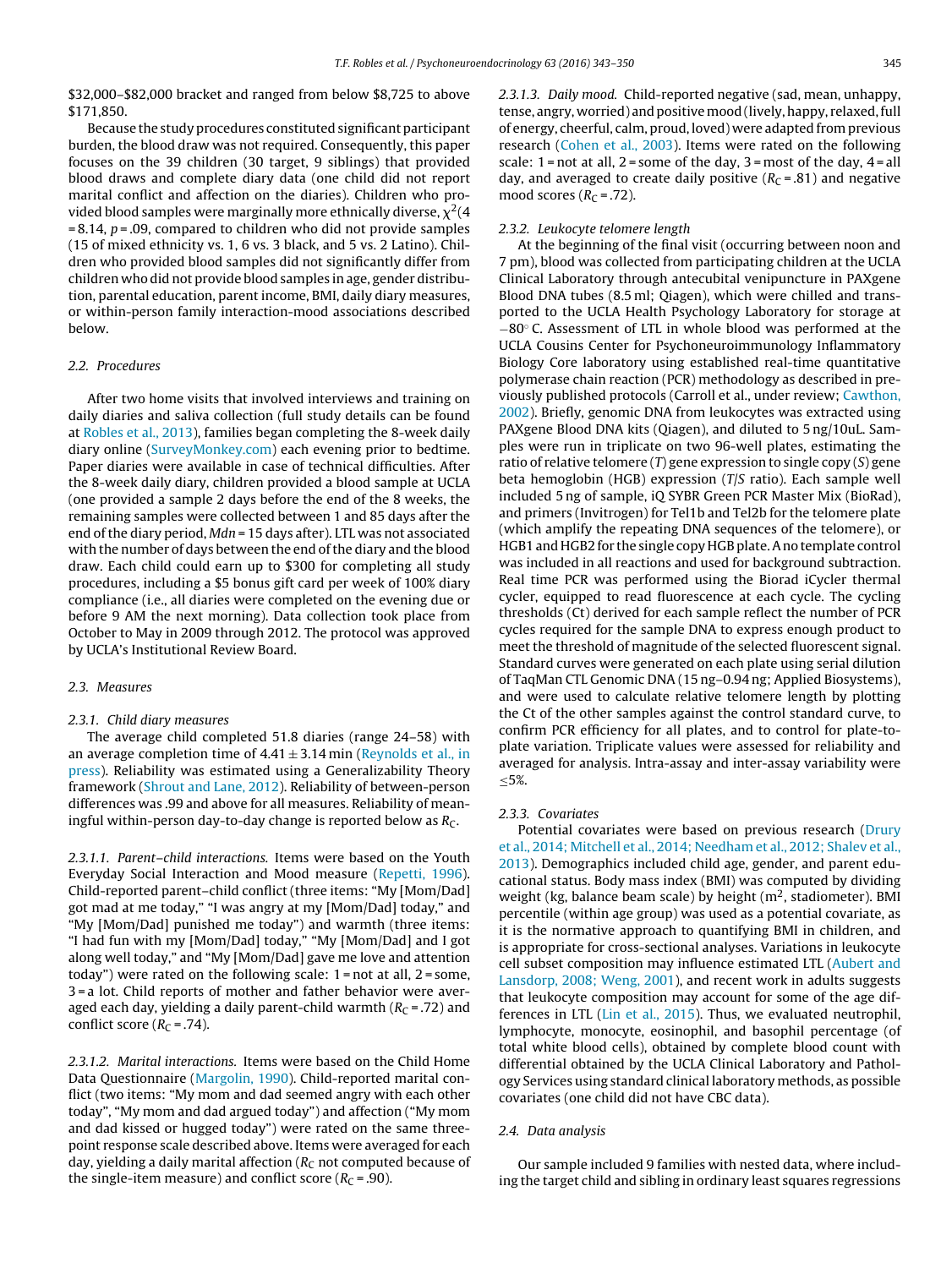

Fig. 1. Scatterplots depicting the association between negative mood-marital conflict slope and LTL. Dots correspond to the scatterplot, and markers along the X- and Y-axis indicate the distribution of the X- and Y- variables. LTL was indexed by the ratio of relative telomere (T) gene expression to single copy (S) gene beta hemoglobin expression  $(T/S$  ratio). One LTL outlier greater than  $M+3$  SD was winsorized to the 95%ile. Outliers for all independent variables were winsorized to the 95%ile. The unstandardized, unadiusted  $B$  is also shown in Table 2.

would violate statistical assumptions of independence. Indeed, the intraclass correlation coefficient for indistinguishable dyads (Kenny et al., 2006) was .45,  $p = .09$ . Given our low power to conduct the test of nonindependence (9 families), Kenny et al. (2006) recommend assuming nonindependence. Thus, we used the more appropriate route of multilevel modeling accounting for nesting within families (Krull, 2007), using Satterthwaite degrees of freedom in SAS PROC MIXED as recommended (Kenny et al., 2006). Child LTL was the dependent variable of interest, and one outlier greater than 3 SD above the mean was winsorized to the 95%ile. Due to our small sample size, we first ran unadjusted models with the primary independent variables of interest, followed by models with covariates that were associated with LTL in univariate analyses at  $p < .10$ .

In the exposure model, we tested whether average scores over the 56 days in the two domains of interest (marital, parent–child), types of behaviors of interest (conflict, warmth), and mood (positive, negative) predicted child LTL. Average diary scale scores were computed rather than sums over 56 days because diary completion rates varied across children (range 28–58 diaries). In the "reactivity" model, we estimated within-person associations between mood and family interactions using multilevel models (PROC MIXED in SAS) to compute slopes of marital or parentchild warmth/conflict, specified as a random variable, predicting similarly-valenced mood (i.e., conflict predicting negative mood, warmth predicting positive mood). We then generated empirical Bayes estimates of slopes for each child, which were then used as independent variables predicting LTL; see Cohen et al. (2008) and Mohr et al. (2013) for a similar "slopes as predictors" approach. In the "reactivity" model, we tested whether within-person associations (slopes) between mood and family interactions were associated with LTL. The within-person slopes included conflictnegative mood, and warmth/affection – positive mood slopes for the two domains of interest (marital, parent–child). We then tested exposure predictors and "reactivity" model predictors in the same

model. Average diary scale scores and within-person slopes that were greater or less than 3 SD from the mean were winsorized (set to 95%ile).

# **3. Results**

The left side of Table 1 shows descriptive statistics for average child-reported conflict and warmth in parent-child and marital relationships, as well as average positive and negative mood across the diary period. As expected, child-reported parent–child and marital conflict was infrequent relative to warmth, and negative mood was low relative to positive mood. The right side of Table 1 shows average within-person associations. On average, greater parent–child and marital conflict were related to higher negative mood, and greater parent–child and marital affection were related to higher positive mood.

Although the magnitude and direction of the association between age and LTL was similar to previous studies, it was not statistically significant,  $r = -.13, 95\%$  CI [ $-.42, .19$ ],  $p = .37$ , due to a combination of our restricted 5 year age range and sample size. LTL did not differ between male ( $M = 1.26$ ,  $n = 16$ ) and female ( $M = 1.30$ , n = 24) children, 95% CI for mean difference [-0.39, 0.23]. LTL was not significantly related to parent education,  $r_{\text{mother}} = -.10, 95\%$ CI [-.40, .22],  $r_{\text{father}}$  = -.17, 95% CI [-.46, .15], or BMI percentile, r = .17, 95% CI [−.15, .46]. LTL was not correlated with any leukocyte subset percentages (95% CI lower bounds from −.41 to −.23, upper bounds from .20 to .39) except for basophil percentages, with greater basophil percentages related to longer LTL,  $r = .44$ , 95% CI [.14, .66],  $p = 0.005$ . Basophil percentages were also related to longer LTL with a similar magnitude when including all five subsets (lymphocytes, monocytes, neutrophils, eosinophils, basophils) as predictors of LTL. Thus, subsequent analyses with covariates included basophil percentages only.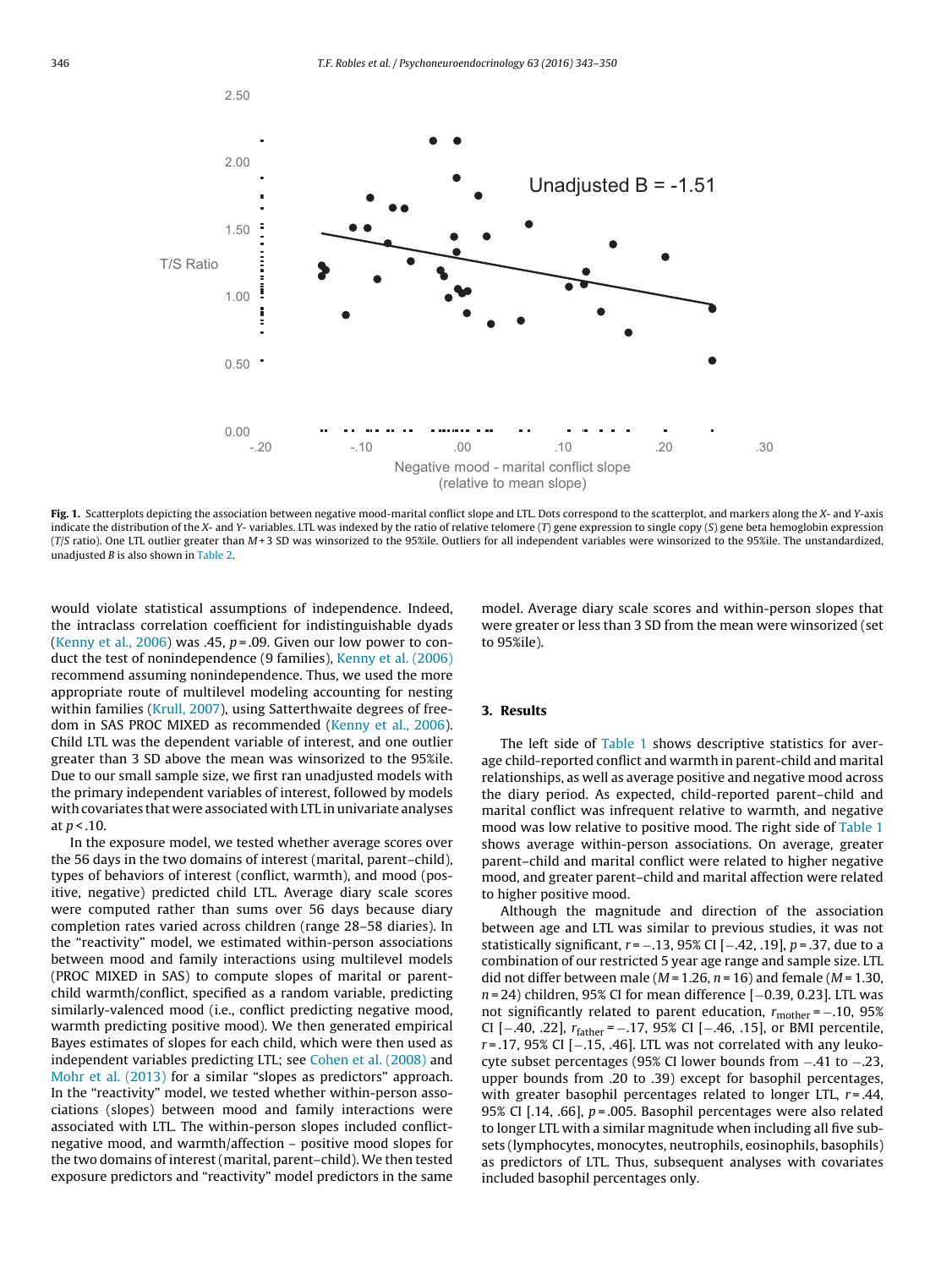#### **Table 1**

Descriptive statistics for daily diary measures and within-person slopes.

| Measure       |      | Averaged over diary period, within-child |               | Within-person slopes |               |           |                |
|---------------|------|------------------------------------------|---------------|----------------------|---------------|-----------|----------------|
|               | M    | <b>SD</b>                                | Range         | M                    | 95% CI        | <b>SD</b> | Range          |
| Conflict      |      |                                          |               |                      | Negative mood |           |                |
| Parent-child  | 1.15 | 0.17                                     | $1.00 - 1.86$ | 0.44                 | 0.36, 0.53    | 0.25      | $0.02 - 1.13$  |
| Marital       | 1.12 | 0.17                                     | $1.00 - 1.94$ | 0.14                 | 0.07, 0.20    | 0.12      | $-0.06 - 0.42$ |
| Warmth        |      |                                          |               |                      | Positive mood |           |                |
| Parent-child  | 2.44 | 0.39                                     | $1.54 - 3.00$ | 0.48                 | 0.40, 0.57    | 0.26      | $0.06 - 1.10$  |
| Marital       | 1.84 | 0.52                                     | $1.00 - 3.00$ | 0.07                 | 0.006, 0.13   | 0.15      | $-0.20 - 0.61$ |
| Negative mood | 1.26 | 0.27                                     | $1.01 - 2.28$ |                      |               |           |                |
| Positive mood | 2.94 | 0.66                                     | 1.64-3.99     |                      |               |           |                |

Note: Slope mean estimates were the fixed effects in multilevel models predicting mood as a function of the relationship predictor of interest (e.g., parent–child warmth). The mean slope estimates were statistically greater than zero as indicated by the 95% CI.

#### **Table 2**

Exposure and "reactivity" multilevel models predicting LTL.

| Predictor                                                      | Unadjusted model                |                                |              |                                | With basophil% as a covariate |                     | Exposure and "reactivity"<br>models combined, with<br>basophil% as a covariate |                    |  |  |  |
|----------------------------------------------------------------|---------------------------------|--------------------------------|--------------|--------------------------------|-------------------------------|---------------------|--------------------------------------------------------------------------------|--------------------|--|--|--|
|                                                                | B                               | 95% CI                         | SE           | t                              | B                             | t                   | B                                                                              | t                  |  |  |  |
|                                                                | Exposure model <sup>a</sup>     |                                |              |                                |                               |                     |                                                                                |                    |  |  |  |
| Parent-child<br>Conflict<br>Warmth                             | 0.14<br>$-0.41$                 | $-1.39, 1.67$<br>$-1.08, 0.26$ | 0.75<br>0.33 | 0.19<br>$-1.26$                | 0.29<br>$-0.32$               | 0.41<br>$-1.03$     | 0.18<br>0.16                                                                   | 0.31<br>0.51       |  |  |  |
| Marital<br>Conflict<br>Affection                               | $-0.44$<br>0.10                 | $-1.56, 0.67$<br>$-0.16, 0.36$ | 0.55<br>0.13 | $-0.81$<br>0.78                | $-0.19$<br>0.05               | $-0.37$<br>0.43     | 0.17<br>$-0.00$                                                                | 0.36<br>$-0.00$    |  |  |  |
| Mood<br>Negative<br>Positive                                   | 0.15<br>$-0.02$                 | $-0.16, 0.47$<br>$-0.81, 0.77$ | 0.15<br>0.39 | 1.03<br>$-0.05$                | $-0.09$<br>0.15               | $-0.24$<br>1.02     | $-0.11$<br>$-0.09$                                                             | $-0.36$<br>$-0.27$ |  |  |  |
|                                                                | "Reactivity" model <sup>b</sup> |                                |              |                                |                               |                     |                                                                                |                    |  |  |  |
| Parent-child<br>Conflict-negative mood<br>Warmth-positive mood | $-0.33$<br>0.50                 | $-0.86, 0.19$<br>0.05, 0.94    | 0.26<br>0.22 | $-1.28$<br>$2.27$ <sup>*</sup> | $-0.08$<br>0.41               | $-0.29$<br>1.91     | $-0.08$<br>0.50                                                                | $-0.27$<br>1.84    |  |  |  |
| Marital<br>Conflict-negative mood<br>Affection-positive mood   | $-1.51$<br>1.15                 | $-2.49 - 0.53$<br>0.32, 1.97   | 0.48<br>0.38 | $-3.16$ **<br>$2.99*$          | $-1.76$<br>0.86               | $-3.83***$<br>2.21' | $-1.80$<br>0.88                                                                | $-3.46$<br>1.68    |  |  |  |

Note: All coefficients are unstandardized. N = 39 for unadjusted models. For model with basophil% as a covariate, <sup>a</sup>basophil%, B = 0.44, t = 2.78, p = .01, N = 38, <sup>b</sup>basophil% B = 0.34,  $p = 0.02$ ,  $N = 38$ . For the model combining exposure and "reactivity" predictors, basophil%  $B = 0.34$ ,  $t = 2.21$ ,  $p = 0.04$ ,  $N = 38$ .

 $p < 05$ .

 $p < 01$ .

\*\*\*  $p < .001$ .

### 3.1. Exposure and "reactivity" models

#### 3.1.1. Exposure models

As shown in the top of Table 2, a model with average conflict and warmth in the parent–child and marital relationship, and average positive and negative mood over two months did not predict LTL, both before and after including basophil percentage as a covariate.

# 3.1.2. "Reactivity" models

As shown in the bottom of Table 2, in a model with the four within-person slopes, stronger associations between positive mood and parent–child warmth ( $B = 0.50$ ,  $p = .03$ ), negative mood and marital conflict ( $B = -1.51$ ,  $p = .004$ ), and positive mood and marital affection ( $B = 1.15$ ,  $p = .01$ ) were related to LTL. Children who showed steeper positive mood-daily parent-child warmth slopes and positive mood-daily marital affection slopes had longer LTL, and children who showed steeper negative mood-daily marital conflict slopes had shorter LTL (Fig. 1). The observed associations for negative mood-daily marital conflict slopes and positive mood-marital affection slopes in the unadjusted model remained statistically significant even after including basophil percentage as a covariate, while the positive mood-family warmth slopes were not related LTL after controlling for basophil percentage. Finally, as shown in the last two columns of Table 2, even after controlling for basophil% and including predictors from the exposure model (average conflict, warmth, and negative and positivemood),marital conflict-negative mood "reactivity" continued to predict LTL.

#### 3.1.3. Sensitivity analyses

Several additional analyses evaluated the robustness of our results. First, we repeated the unadjusted multilevel models with data from 31 target children only (i.e., excluding data from nine siblings). Stronger negative mood - marital conflict slopes remained significantly associated with shorter LTL,  $B = -1.35$ , 95% CI [2.61,  $-0.08$ ], SE = 0.61, t =  $-2.19$ , p = .04. Greater positive mood-family warmth slopes showed a trend-level association with longer LTL, B = 0.2, 95% CI [-0.04, 1.08], SE = 0.27, t = 1.91, p = .07. Positive moodmarital affection slopes were not significantly associated with LTL,  $t = 0.75$ ,  $p = .46$ .

Finally, we tested the possibility that the associations between slopes reflecting reactivity to daily family interactions and LTL might be driven by individual differences in variability in either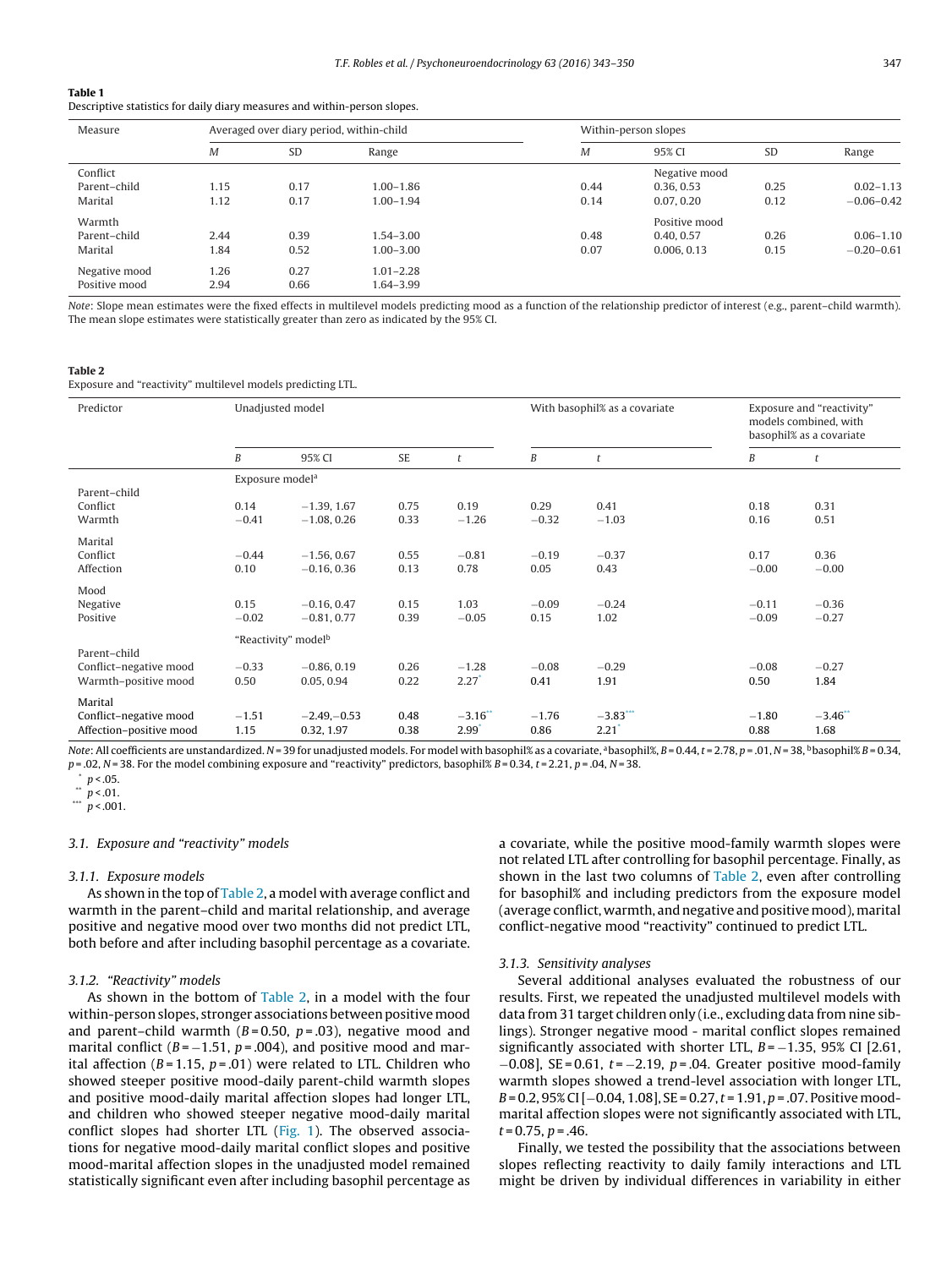family conflict/warmth or mood. For each child we computed within-person SDs in parent-child and marital conflict and warmth, as well as positive and negative mood, as indicators of within-person variability. Only positive mood variability was systematically related to LTL,  $B = 0.98$ , 95% CI [0.35, 1.60], SE = 0.31,  $t = 3.18$ ,  $p = .003$ ; children with greater positive mood variability over the two-months had longer LTL. Even after including positive mood variability in the "reactivity" model, the daily negative moodmarital conflict slope,  $B = -1.46$ , 95% CI  $[-2.49, -0.43]$ , SE = 0.50,  $t = -2.90$ ,  $p = .007$ , and the daily positive mood-marital affection slope,  $B = 1.14$ , 95% CI [0.25, 2.03], SE = 0.40,  $t = 2.83$ ,  $p = .02$ , were related to LTL. In that model positive mood variability was not related to LTL,  $B = 0.20$ , 95% CI [−0.51, 1.00], SE = 0.39, t = 0.50.

# **4. Discussion**

We tested two potential models of how family environments may be associated with cellular aging in middle childhood, and found preliminary support for a reactivity model. LTL was shorter in children for whom daily negative mood was more strongly related to perceptions of daily conflict between their parents.While our data suggested that children for whom daily positive mood was more strongly related to perceptions of daily parent–child warmth and marital affection also had longer LTL, those findings were not robust after including additional covariates. Links between within-person negative mood-marital conflict slopes and LTL were independent of exposure to family and marital conflict, parent–child warmth, and marital affection, and positive and negative mood over the same two-month period. To our knowledge, these cross-sectional findings represent the first evidence showing that children's affective responses to daily family interactions have implications for telomere length.

Our findings for negative mood reactivity to daily inter-parental conflict are consistent with theories that emphasize the marital relationship as a major contributor to children's well-being (Davies and Cummings, 1994; Davies and Martin, 2013; Troxel and Matthews, 2004). Several models suggest that children who show greater negative emotional responses to conflict should also show heightened immune responses to infectious challenges (Miller et al., 2011; Repetti et al., 2011). Accordingly, children who are especially reactive to marital conflict may have shorter LTL because their immune system is primed to respond quickly to infections. Rapid immune responses increase rates of immune cell division and may promote faster aging of immune cells by increasing the number of successive cell divisions (Chou and Effros, 2013). Another possible mechanism is health-compromising behaviors like substance use (Beach et al., 2014; Shalev, 2012), though our young, healthy sample precluded testing that specific behavioral mechanism.

Previous work examining associations between supportive parenting and TL focused on children experiencing early or ongoing adversity, including children referred to child welfare agencies as infants (Asok et al., 2013), and African–American children living in a low-income household (Beach et al., 2014). In the latter study, participation in a prevention program designed in part to increase parental warmth reduced the association between nonsupportive parenting and LTL that was observed in the control group (Brody et al., 2015). In the unadjusted models, average daily positive parent–child interactions over a two-month period were not related to LTL. Instead, children who reported greater positive mood on days they reported more positive parent-child interactions or marital affection had longer LTL.

Despite evidence that positive parenting has benefits for childhood health the short-term daily processes by which positive parenting lead to health gains have been rarely explored (Bai and

Repetti, 2015). This study sheds light on a plausible mechanism: individual differences in the way that children emotionally react to positive parent–child interactions. Notably, that finding and our results for marital conflict are consistent with the differential susceptibility framework, which posits that children vary in their susceptibility to both beneficial and adverse aspects of the rearing environment, due to individual differences in temperament and genetics (Belsky and Pluess, 2009). Negative emotion reactivity suggests vulnerability to stress, and positive emotion reactivity may reflect an ability to maximize social resources in the environment.

### 4.1. Limitations, strengths, and future directions

We have interpreted the covariation between daily mood and the degree of association between day-to-day fluctuations in child-reported family interactions as indicating greater reactivity. However, there are other plausible interpretations for our findings. For example, according to a mood-congruent recall interpretation (Kihlstrom et al., 2000), individual differences in recall biases (i.e., recalling inter-parental conflict when in a negative mood state, and recalling positive parent-child interactions in a positive mood state) might be the key variables that relate to LTL. A transactional processes interpretation (Kuczynski and Parkin, 2007) would focus on how children's negative moods could help evoke greater parent-child or even marital conflict (Schermerhorn et al., 2010). Perhaps some children's moods have a stronger impact on the family social climate: those whose negative moods can push family interactions in a more conflictual direction may have shorter LTL. On the other hand, children whose daily positive moods can shape warm parent-child interactions, may have longer LTL. Although neither of these alternative explanations can be ruled out given our study design, both interpretations support the relevance of the degree of covariation between family interactions and mood as predictors in future research. Experience sampling designs that assess family interactions and mood at multiple points each day, rather than once a day, could help tease apart reactivity, moodcongruent recall, and transactional process interpretations (Repetti et al., 2015).

Additional study limitations suggest directions for future research. Future work would benefit from larger number of children, as our sample size precludes drawing firm conclusions about the magnitude of effects, especially in the final model including exposure and "reactivity" predictors. That being said, our predictors of interest were obtained from two months of daily diary data, providing greater precision in our measures. We cannot draw conclusions about telomere shortening or lengthening over time due to our cross-sectional assessment. Prospective longitudinal designs are therefore critical to address change in telomere length over time, particularly in youth (Shalev, 2012). Our small sample size and restricted range of family adversity relative to other studies limited our statistical power to detect between-child differences. That said, our findings are consistent with the negative consequences of witnessing family conflict, particularly marital conflict, for cellular aging (Drury et al., 2014). Finally, multiple biological mechanisms may explain how childhood experiences may be related to cellular aging (Robles and Carroll, 2011; Shalev, 2012), including telomere shortening (DNA damage, inflammation, oxidative stress) and lengthening (telomerase activity, antioxidants, diet-related factors); we were unable to assess these mechanisms in this study. Despite these limitations, having 56 days of diary reports allowed for prospective assessments of daily family interactions and mood that went well beyond single-occasion "snapshots" of functioning. Intensive repeated measures also allowed for computing individual slopes reflecting between-child differences in how tightly mood was associated with family interactions. Finally, this study is one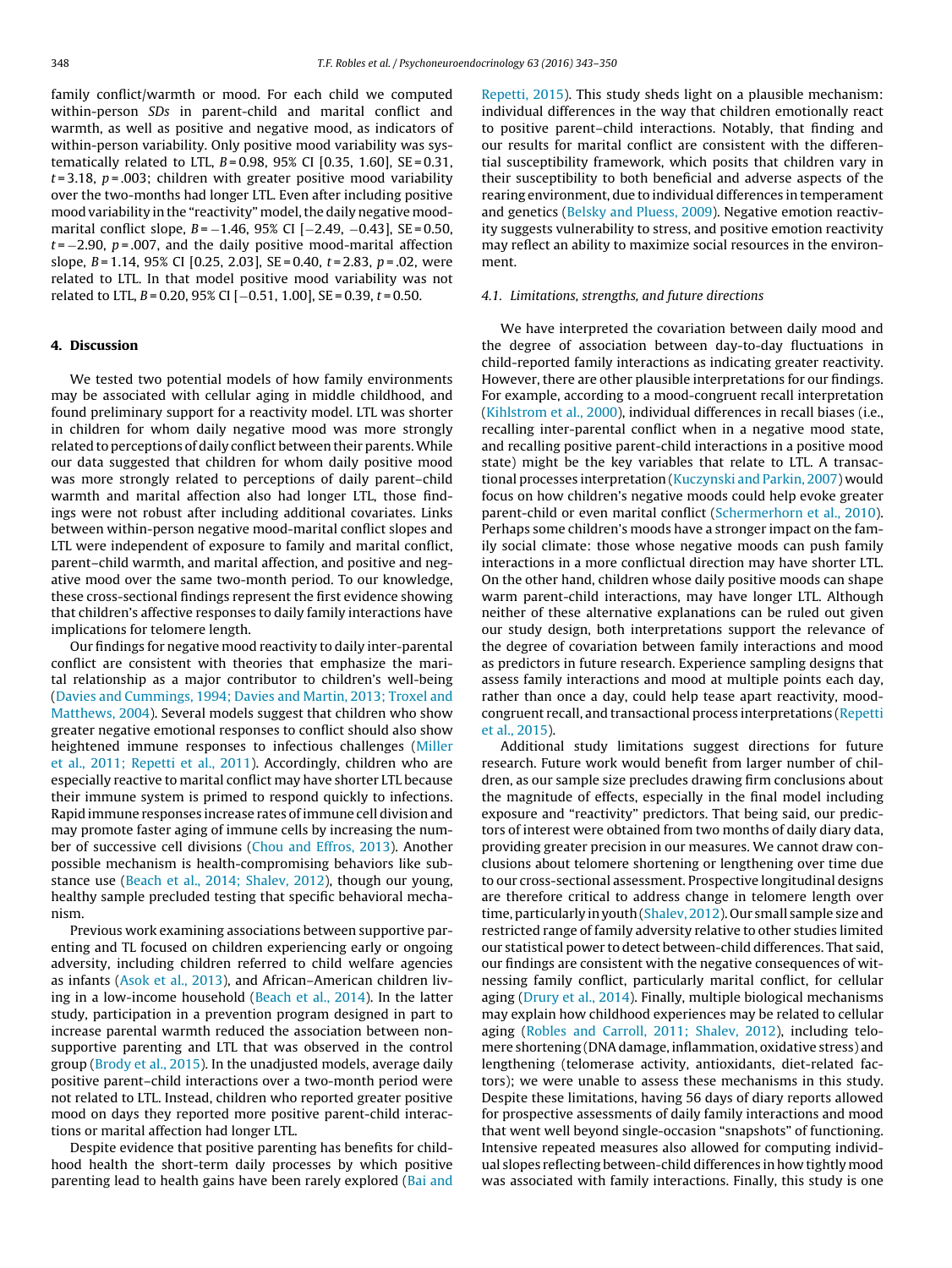of only a few that could rule out the possibility that leukocyte cell subsets contributed to observed differences in LTL.

# **5. Conclusions**

Several independent groups have now documented that early adversity during childhood is related to LTL in adulthood (Shalev, 2012). Studies in childhood have focused on childhood abuse and maltreatment (Shalev, 2012), and circumstances like low socioeconomic status (Beach et al., 2014; Needham et al., 2012), although not all studies replicate (Glass et al., 2010). While approaches to studying stressful life events and cellular aging, based in part on the allostatic load model (Carroll et al., 2013; Shalev, 2012), suggest that exposure to major life stressors over long periods of time (years) leads to greater wear-and-tear over time, this study begins to fill a large gap in the existing literature by turning attention to everyday family interactions, children's affective experience, and cellular aging. Greater within-person associations between negative mood and marital conflict were related to shorter LTL in children, suggesting that daily emotional reactivity to family interactions in childhood may be related to cellular aging, independent of average levels of family and marital conflict, parent–child warmth, marital affection, and positive and negative mood. Ideally, future work should examine whether measures of emotional reactivity to marital conflict or family warmth during middle childhood, as well as shortened telomere length during the same period, predict mental and physical health outcomes in adolescence and adulthood. In other words, an important next step is longitudinal data that informs whether emotional reactivity and cellular aging may be potential precursor outcomes that presage the "long shadow" of deleterious health outcomes cast by childhood adversity (Kiecolt-Glaser et al., 2011).

# **Conflicts of interest**

None.

# **Contributors**

The substantive contributions of each author to each phase of paper preparation is described below.

Conception and design of the study: Theodore F. Robles, Rena L. Repetti, Bridget M. Reynolds.

Acquisition of data: Theodore F. Robles, Rena L. Repetti, Bridget M. Reynolds, Sunhye Bai.

Acquisition of telomere data: Judith E. Carroll, Stephanie Esquivel.

Analysis of data: Theodore F. Robles, Judith E. Carroll, Bridget M. Reynolds, Sunhye Bai, Stephanie Esquivel, Rena L. Repetti.

Drafting the article or revising it critically for intellectual content: Theodore F. Robles, Judith E. Carroll, Bridget M. Reynolds, Sunhye Bai, Rena L. Repetti.

# **Acknowledgements**

This research was supported by a Research Grant (9333) from the William T. Grant Foundation, a UCLA Academic Senate Faculty Research Grant, and the Cousins Center for Psychoneuroimmunology; preparation of this manuscript was supported in part by T32MH015750. We would like to thank Paul Chung, Richard Slatcher, and Gayla Margolin for their invaluable contributions to the project. Most of all, we want to thank the parents and children in the UCLA Families and Health study for their participation, and the graduate students, laboratory staff, and undergraduate research assistants for their efforts. The financial sponsors had no role in the

study design, collection, analysis, and interpretation of the data, writing of the report, or decision to submit the article for publication.

#### **References**

- Asok, A., Bernard, K., Roth, T.L., Rosen, J.B., Dozier, M., 2013. Parental responsiveness moderates the association between early-life stress and
- reduced telomere length. Dev. Psychopathol. 25, 577–585. Aubert, G., Lansdorp, P.M., 2008. Telomeres and aging. Physiol. Rev. 88, 557–579.
- Bai, S., Repetti, R.L., 2015. Short-term resilience processes in the family. Fam. Relat. 64, 108–119.
- Beach, S.R.H., Lei, M.K., Brody, G.H., Yu, T.Y., Philibert, R.A., 2014. Nonsupportive parenting affects telomere length in young adulthood among African Americans: mediation through substance use. J. Fam. Psychol. 28, 967–972.
- Belsky, J., Pluess, M., 2009. Beyond diathesis stress: differential susceptibility to environmental influences. Psychol. Bull. 135, 885–908.
- Blackburn, E.H., 2000. Telomere states and cell fates. Nature 408, 53–56.
- Brody, G.H., Yu, T.Y., Beach, S.R.H., Philibert, R.A., 2015. Prevention effects ameliorate the prospective association between nonsupportive parenting and diminished telomere length. Prev. Sci. 16, 171–180.
- Calado, R.T., Young, N.S., 2009. Telomere diseases. N. Engl. J. Med. 362, 2353–2365. Campisi, J., d'Adda di Fagagna, F., 2007. Cellular senescence: when bad things happen to good cells. Nat. Rev. Mol. Cell. Biol. 8, 729–740.
- Carroll, J.E., Gruenewald, T.L., Taylor, S.E., Janicki-Deverts, D., Matthews, K.A., Seeman, T.E., 2013. Childhood abuse, parental warmth, and adult multisystem biological risk in the Coronary Artery Risk Development in Young Adults study. Proc. Natl. Acad. Sci. U. S. A. 110, 17149–17153.
- Cawthon, R.M., 2002. Telomere measurement by quantitative pcr. Nucleic Acids Res. 30.
- Chou, J.P., Effros, R.B., 2013. T cell replicative senescence in human aging. Curr. Pharm. Des. 19, 1680–1698.
- Cichy, K.E., Stawski, R.S., Almeida, D.M., 2012. Racial differences in exposure and reactivity to daily family stressors. J. Marriage Fam. 74, 572–586.
- Cohen, L.H., Gunthert, K.C., Butler, A.C., Parrish, B.P., Wenze, S.J., Beck, J.S., 2008. Negative affective spillover from daily events predicts early response to cognitive therapy for depression. J. Consul. Clin. Psychol. 76, 955–965.
- Cohen, S., Doyle, W.J., Turner, R.B., Alper, C.M., Skoner, D.P., 2003. Emotional style and susceptibility to the common cold. Psychosom. Med. 65, 652–657.

D'Mello, M.J.J., Ross, S.A., Briel, M., Anand, S.S., Gerstein, H., Paré, G., 2015. Association between shortened leukocyte telomere length and cardiometabolic outcomes: systematic review and meta-analysis. Circ. Cardiovasc. Genet. 8, 82–90.

- Daniali, L., Benetos, A., Susser, E., Kark, J.D., Labat, C., Kimura, M., Desai, K.K., Granick, M., Aviv, A., 2013. Telomeres shorten at equivalent rates in somatic tissues of adults. Nat. Commun. 4, 1597.
- Davies, P.T., Cummings, E.M., 1994. Marital conflict and child adjustment—an emotional security hypothesis. Psychol. Bull. 116, 387–411.
- Davies, P.T., Martin, M.J., 2013. The reformulation of emotional security theory: the role of children's social defense in developmental psychopathology. Dev. Psychopathol. 25, 1435–1454.
- Drury, S.S., Mabile, E., Brett, Z.H., Esteves, K., Jones, E., Shirtcliff, E.A., Theall, K.P., 2014. The association of telomere length with family violence and disruption. Pediatrics 134, e128–e137.
- Drury, S.S., Theall, K., Gleason, M.M., Smyke, A.T., De Vivo, I., Wong, J.Y.Y., Fox, N.A., Zeanah, C.H., Nelson, C.A., 2012. Telomere length and early severe social deprivation: linking early adversity and cellular aging. Mol. Psychiatry 17, 719–727.
- Flook, L., 2011. Gender differences in adolescents' daily interpersonal events and well-being. Child Dev. 82, 454–461.
- Frenck, R.W., Blackburn, E.H., Shannon, K.M., 1998. The rate of telomere sequence loss in human leukocytes varies with age. Proc. Natl. Acad. Sci. U. S. A. 95, 5607–5610.
- Glass, D., Parts, L., Knowles, D., Aviv, A., Spector, T.D., 2010. No correlation between childhood maltreatment and telomere length. Biol. Psychiatry 68, e21–e22.

Gotlib, I.H., LeMoult, J., Colich, N.L., Foland-Ross, L.C., Hallmayer, J., Joormann, J., Lin, J., Wolkowitz, O.M., 2015. Telomere length and cortisol reactivity in children of depressed mothers. Mol. Psychiatry 20, 615–620.

Kenny, D.A., Kashy, D.A., Cooke, W.L., 2006. Dyadic Data Analysis. Guildford Press, New York.

Kiecolt-Glaser, J.K., Gouin, J.P., Weng, N.P., Malarkey, W.B., Beversdorf, D.Q., Glaser, R., 2011. Childhood adversity heightens the impact of later-life caregiving stress on telomere length and inflammation. Psychosom. Med. 73, 16–22.

- Kihlstrom, J.F., Eich, E., Sandbrand, D., Tobias, B.A., 2000. Emotion and Memory: Implications for Self-Report. Lawrence Erlbaum Assoc Publ, Mahwah.
- Krull, J.L., 2007. Using multilevel analyses with sibling data to increase analytic power: an illustration and simulation study. Dev. Psychol. 43, 602–619.
- Kuczynski, L., Parkin, C.M., 2007. Agency and bidirectionality in socialization in Interactions, transactions, and relational dialects. In: Grusec, J.E., Hastings, P.D. (Eds.), Handbook of Socialization: Theory and Research. Guilford Press, New York, pp. 259–283.
- Lin, Y., Damjanovic, A., Metter, E.J., Nguyen, H., Truong, T., Najarro, K., Morris, C., Longo, D.L., Zhan, M., Ferrucci, L., Hodes, R.J., Weng, N.P., 2015. Age-associated telomere attrition of lymphocytes in vivo is co-ordinated with changes in